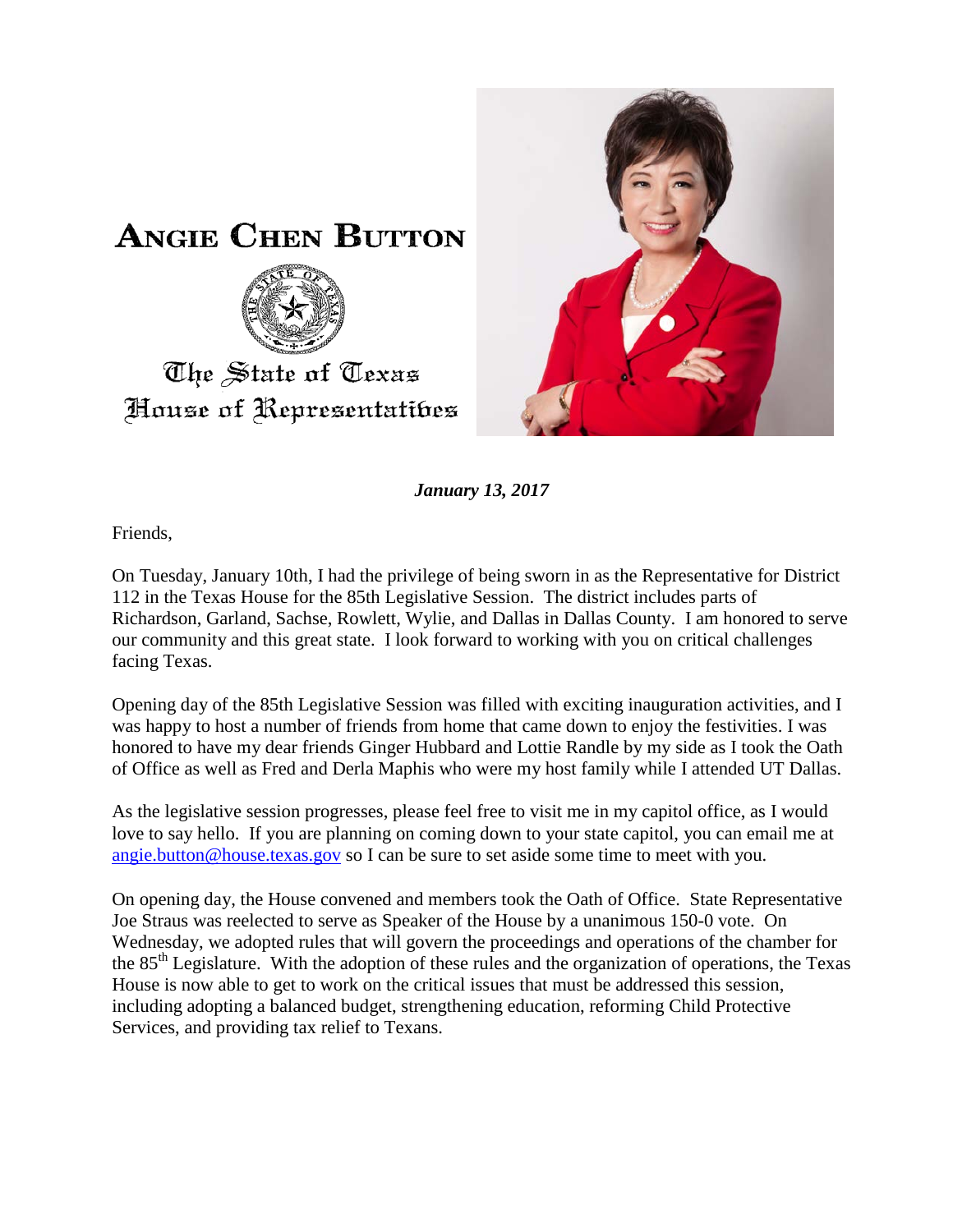

**Taking the Oath of Office**

## **Border Security Funding**

On the second day of session, I participated in a press conference to call on the federal government to reimburse Texas \$2.8 billion for their inaction at our international border. Since January 2013, the state of Texas and local governments have been forced to spend \$2.8 billion to protect our citizens as a result of the federal government's failure to secure the border. This not only includes \$1.4 billion for actual border security that Texas's Department of Public Safety has spent, but money that our Health and Human Services Commission, Texas Education Agency, Department of Criminal Justice and others have had to spend as a result of illegal immigration. Although there has been a change in leadership at the federal level, Texas could not simply wait in hopes of positive changes concerning the safety and wellbeing of our citizens. Texas taxpayers are carrying a tremendous financial burden to protect our country. We are asking Washington to live up to its responsibility of securing the border, and to reimburse Texas for the \$2.8 billion our citizens have spent handling the federal government's obligation.